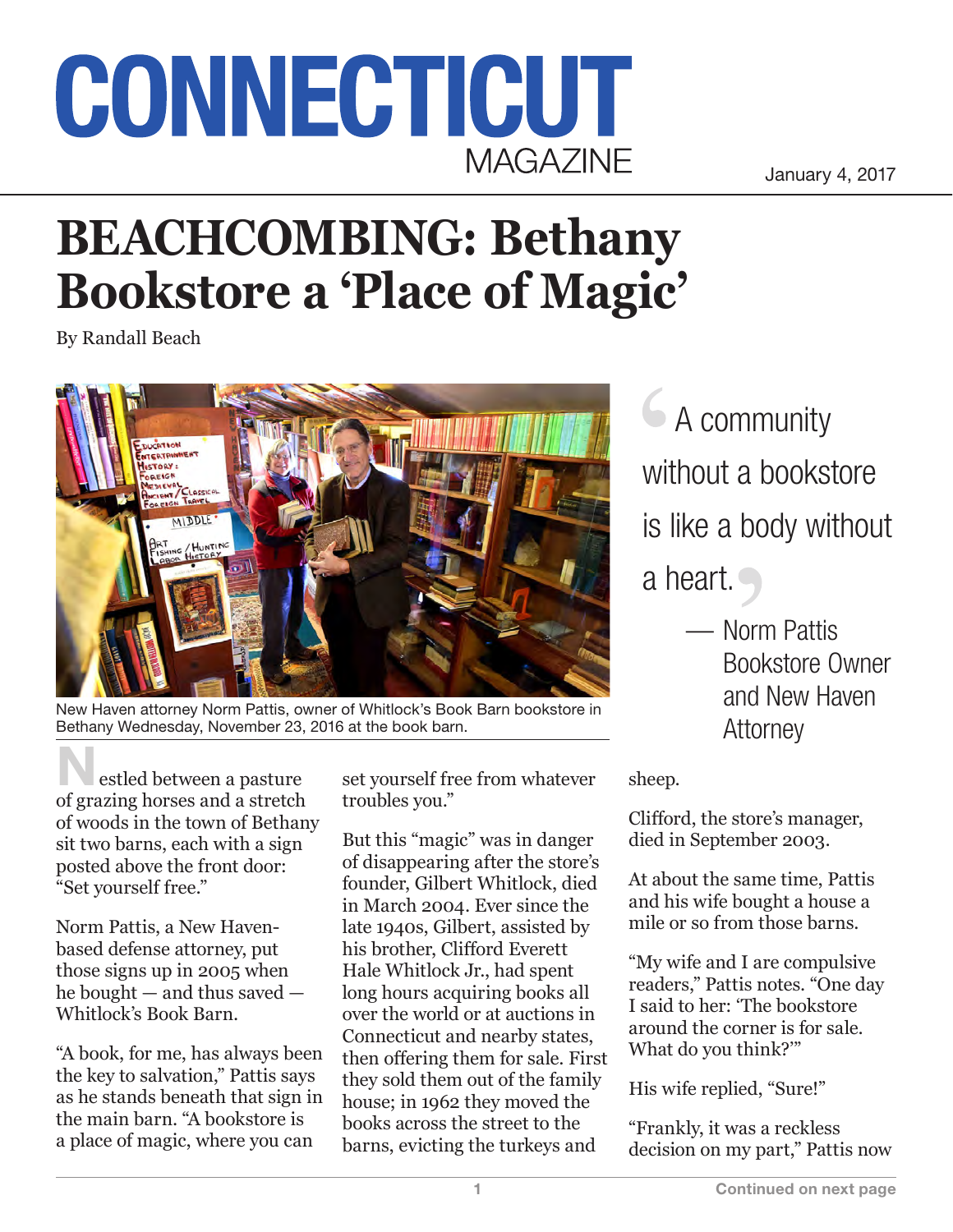says. "I was thinking I'd be able to serve two masters, my law practice and this store. It was a serious miscalculation."

But you can tell he doesn't regret it. He says he's "proud" to have saved what he calls "a valuable community resource" and "a place for independent and quirky souls, off the beaten path."

Pattis adds, "A community without a bookstore is like a body without a heart."

After these passionate declarations, Pattis admits, "I remain an amateur at this. For me to replicate what the Whitlock brothers did is impossible."

He says he relies on the store's dedicated staff, led by its lone full-timer, store manager Meg Turner, to keep the enterprise afloat.

Turner says the work keeps her "constantly interested" because "you never know from day to day what's going to come in. Last week I bought an old Beatles poster." She held it up: a photo of John, Paul, George and Ringo promoting their 1963 show at the London Palladium.

"What I love about this job," she tells me, "is that anybody can come in to buy a Mad magazine (circa 1970) for \$3 or a biography of Abraham Lincoln for \$30."

Pattis picks up a book (he

has 50,000 on hand) and exclaims, "Where else can you buy Memoirs of a Foxhunting Man?" That gem, written by Siegfried Sassoon, was published in 1977 for the members of the Limited Editions Club.

When you explore the main barn, walking carefully on the uneven wood floor, you will come across vintage postcards from all over the world (priced from 10 cents to \$30); Yale vs. Harvard football game programs (\$4) which sit atop a Playboy magazine from September 1976 (\$5); the Little Golden Book series, including Dumbo and Peter Pan and Wendy (\$1); and Beatrix Potter's The Tale of Peter Rabbit (\$2.35). Nearby are political buttons: "Goldwater-Miller, the best for the job" (\$5) and "I'm a Weicker Liker" (\$2). Don't miss the vinyl records, including the soundtrack to Good Morning, Vietnam (\$1).

The inventory is eclectic, yes, but Turner notes the specialty is "history of any kind — American, foreign, national, naval, Connecticut." On a recent weekend she visited a man in Hamden who sold her some rare historical tomes; his grandfather was a founder of the New Haven Civil War Roundtable.

Pattis emphasizes they will buy memorabilia as well as books. "We'll take a magazine or newspaper from a historic event, if its condition is good." Indeed, near the front counter I spot an issue of Time from July 7, 1967, with the cover story "The Hippies: Philosophy of a Subculture" (\$4).

But Pattis notes, "We're turning away more than we're taking in. People should call first and describe what they have."

The store has cut back its hours to five days a week: it's closed Mondays and Tuesdays. But Turner maintains the online sales when the store isn't open. She estimates one-third of the total sales are online and the other two-thirds come from foot traffic. (See whitlocksbookbarn. com.)

Dominick Natalie, who had driven down from Windsor with some friends, notes: "There aren't many bookstores of this kind anymore. It's nice to look at books without having to use the internet. It's nice to browse."

When I venture over to the upper barn, I behold another vast collection of books, ranging from interior decorating to genealogy; in the floor above them reside up to 20,000 historical maps.

When I ask Pattis about the future of Whitlock's, he grows thoughtful and subdued. "It's a unique financial challenge. We operate at a modest loss every year. And in the not-too-distant future we'll have to address a critical infrastructure issue: The upper barn needs a new